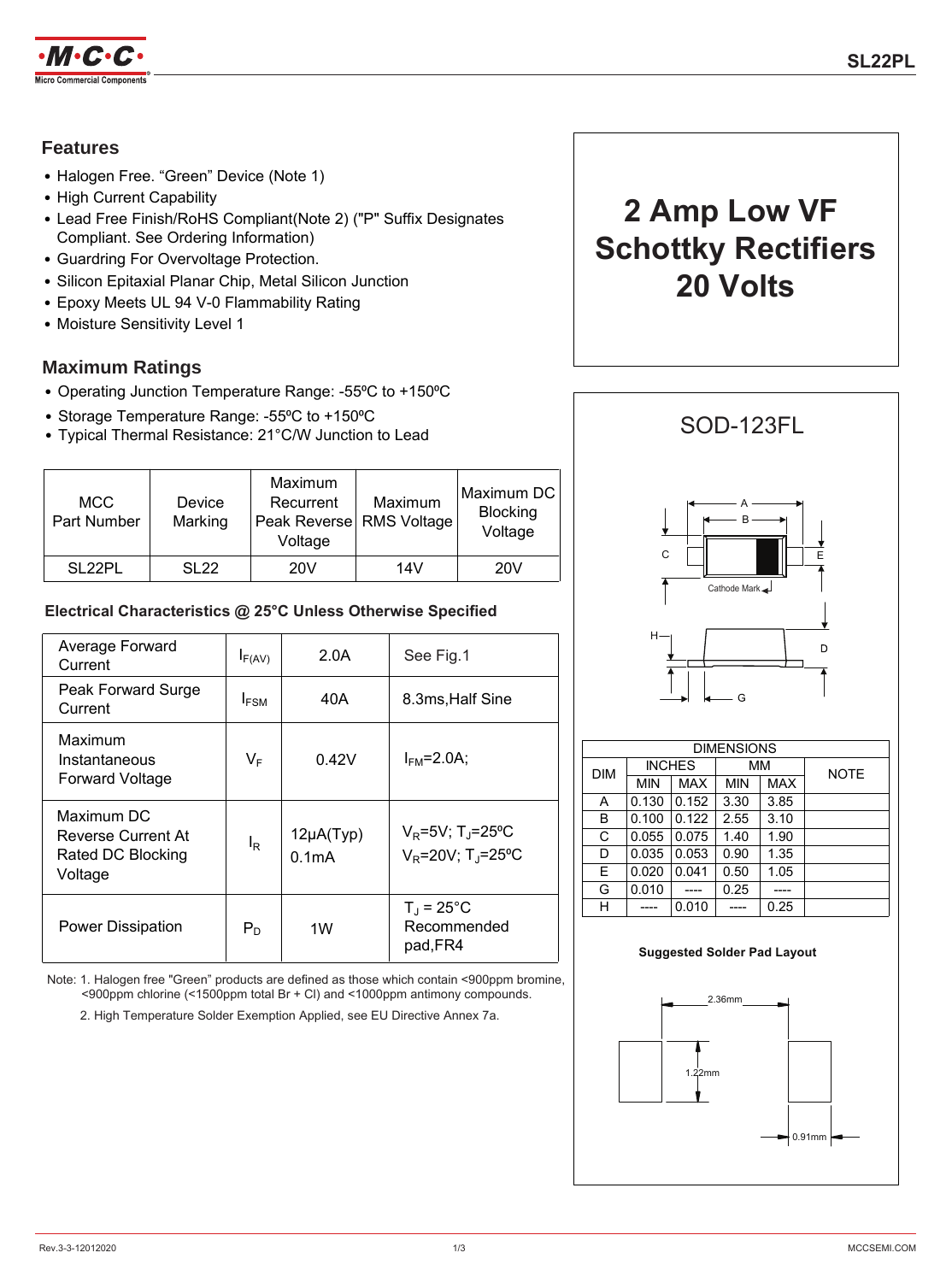

# **Curve Characteristics Curve Characteristics**



Fig. 3 - Typical Instantaneous Forward Characteristics